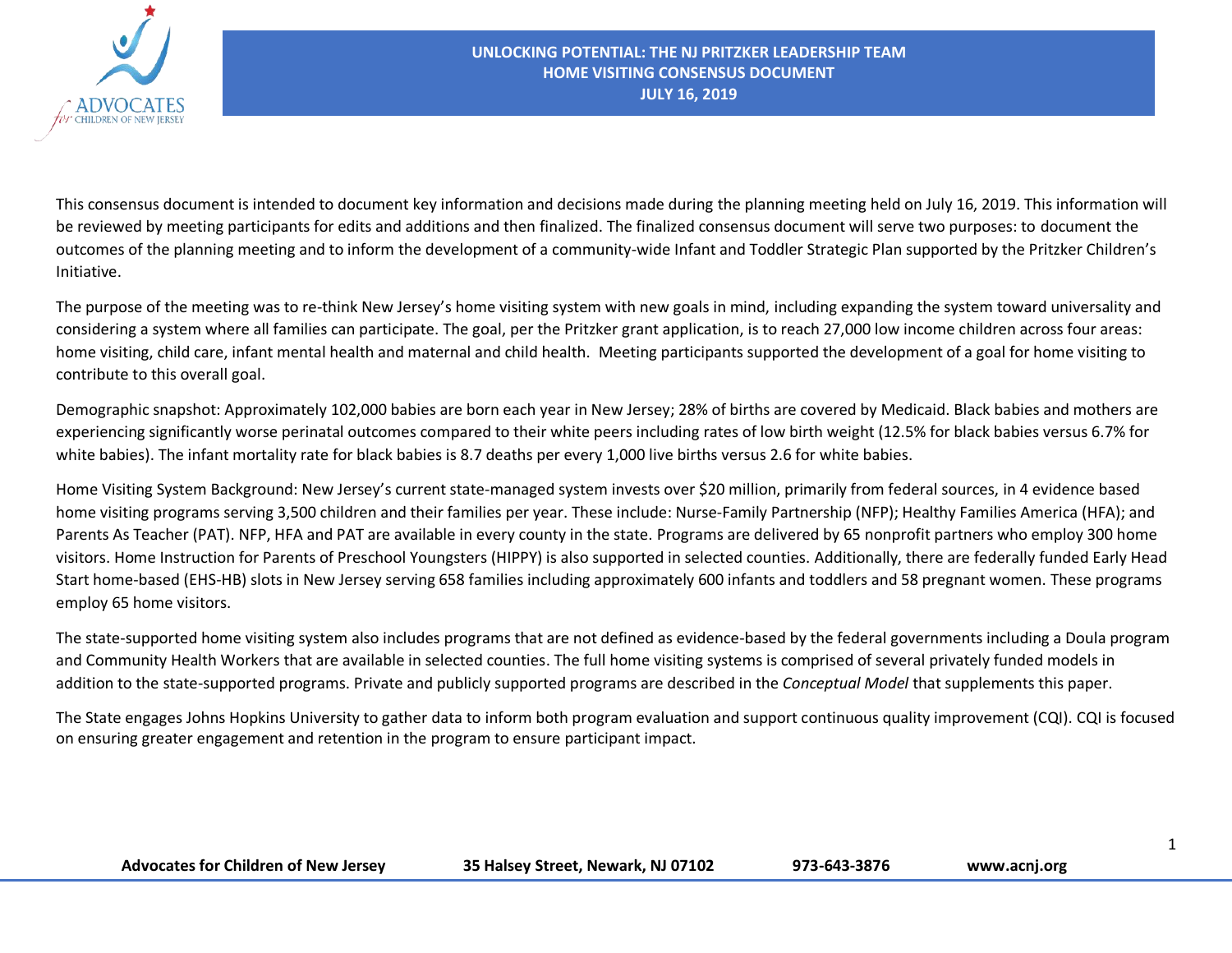

Central Intake is a key attribute of NJ's home visiting system. This is a single point of entry for families into the home visiting system; the system triages families to the four funded HV models and connects them to other critical supports including disabilities support, preschool programs, child care assistance, and various other programs based on what is available in that community. Central Intake is operated by a community partner (typically nonprofit) in each of the 21 counties of the state. To date, over 40,000 families have engaged with the Central Intake system per year. Current priorities for Central Intake are focused on reaching families earlier - ideally during pregnancy. There is wide variability in the implementation of the hubs and no standard protocols exist across the model.

The hubs all use a data system, Single Point of Entry Client Tracking System (SPECT), that relies on interagency agreements for data sharing to gather data on families interacting with the Central Intake system and to track the success of their referrals. A key aspect of this program is the collection of perinatal risk data. NJ currently uses a Perinatal Risk Assessment that is designed and endorsed by all MMCO's. The purpose is to screen Medicaid-eligible pregnant patients for risk for fetal or infant death or infant morbidity. The goal of risk assessment is to prevent or treat conditions associated with poor pregnancy outcomes, and to assure linkage to appropriate services and resources through referral. The assessment is conducted at the first prenatal visit and updated throughout pregnancy. This tool can be voluntarily utilized for privately insured patients.

The TANF Initiative for Parents (TIP) program assists parents receiving TANF in accessing home visiting and other early childhood programs with the goal of improving parenting skills and encouraging child well-being and healthy development. Families that participate in home visiting can use some of these hours toward their TANF work requirement.

National Context: in support of the Family First Prevention Services Act (FFPSA) as codified in Title IV-E of the Social Security Act, the Title IV- E Prevention Services Clearinghouse was established by the Administration for Children and Families (ACF) within the U.S. Department of Health and Human Services (HHS) to conduct an objective and transparent review of research on programs and services intended to provide enhanced support to children and families and prevent foster care placements. NJ is focused on the child welfare population and anticipates future funding opportunities related to this national initiative.

## Re-framing New Jersey's system: A Conceptual Framework

The framework was developed to offer a new way to frame the New Jersey home visiting system and envision home visiting that is inclusive of all families that want to participate. The framework seeks to ensure that all families see a place for themselves in the system (i.e. services are attractive and needed) and Central Intake continues to be the system connection point where families' needs are assessed, and programs are identified to suit them. The model adopts the home visiting program goals and objectives. Outcomes are based on the federal framework. The framework recognizes that there is a need for various programs beyond those that currently exist, and that programs need to vary in emphasis, dosage, intensity.

| <b>Advocates for Children of New Jersey</b> | 35 Halsey Street, Newark, NJ 07102 | 973-643-3876 | www.acnj.org |
|---------------------------------------------|------------------------------------|--------------|--------------|
|---------------------------------------------|------------------------------------|--------------|--------------|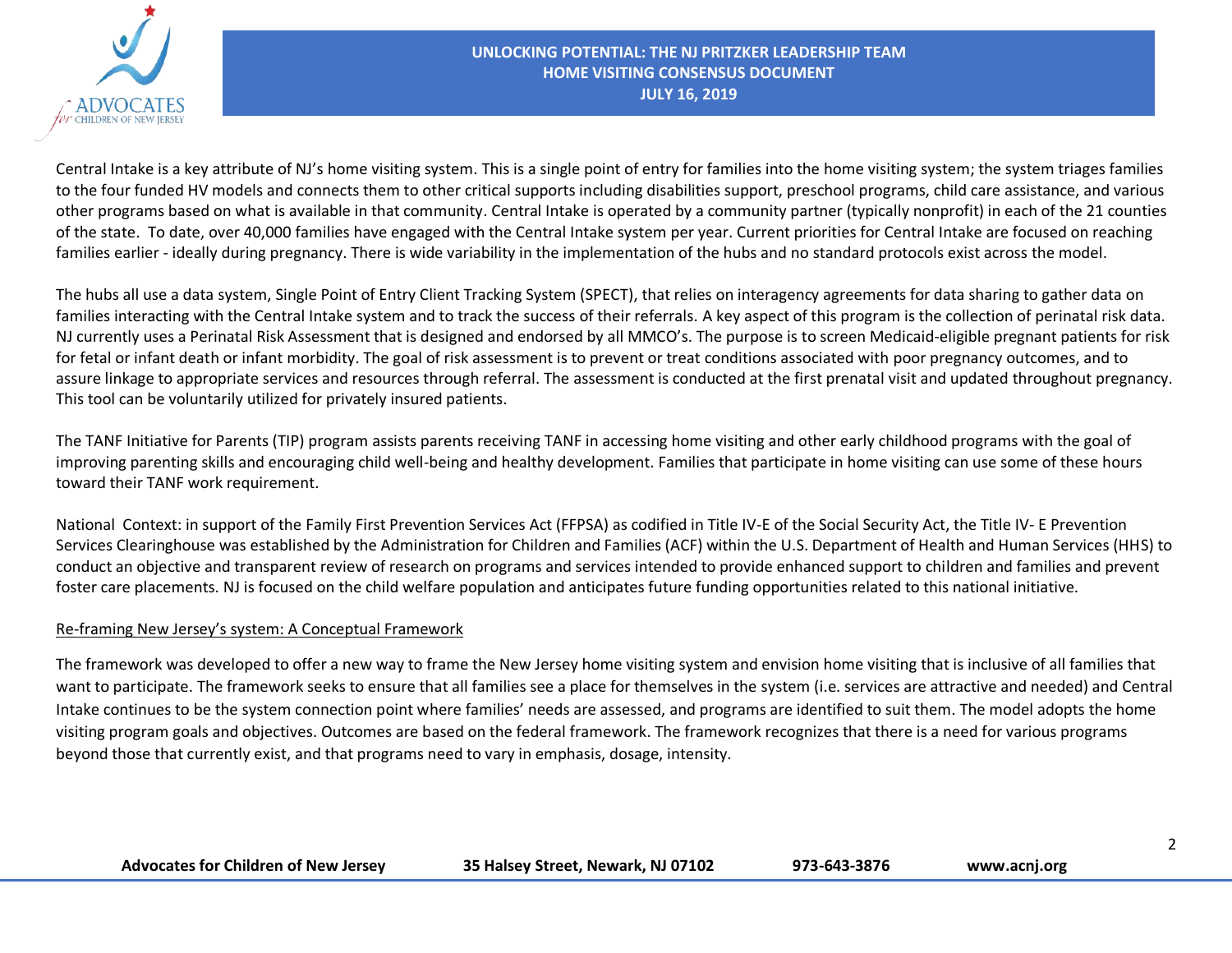

This concept will focus NJ on expanding the system to serve more participation by developing and adopting new models into the system, ensuring that Central Intake is able to manage increasing quality and diversity of participants, garnering public support and financing for the expanded system, and building capacity to ensure outcomes are achieved.

Thought bubble: Note that the framework needs to infuse more focus on relationships as a foundational concept >> relational wellness.

#### **Moving to Action: Identifying indicators to drive action to ensure that mothers and babies are healthy, babies learn and grow, and families are strong.**

## **REACH: New Jersey will significantly increase the number of participants in its Home Visiting System**

- 65% of young children (0-3) will participate (approximately 200,000 children)
- Serve 14,000 by 2023 (double the number of families currently being served)
- Services are available to all families at 200% federal poverty level (approximately 110,000 children)

## **POPULATION GOALS: New Jersey will move the needle on population health indicators as a result of expanding its Home Visiting System.**

- Increase breastfeeding rates (82.8% ever breastfeed; 40.6% exclusively at 3 months; 24.4% exclusively at 6 months)
- Increase the percentage of children who have health care coverage
- Close the racial disparity gap on maternal mortality, infant mortality and child deaths
- All infants and toddlers will regularly receive developmental screening (100%) and all those with concerns will be referred to Early Intervention
- Increase Kindergarten readiness (NJKEA)
- Reduce the number of substantiated cases of child abuse and neglect
- Increase the use of family leave
- Increase economic opportunity for families (reduce TANF lifetime availability usage)

#### **PROGRAM GOALS: Across a system of various programs and models, New Jersey will monitor indicators that demonstrate their success.**

- Children have adequate well-child visits according to AAP guideline
- Reduction of parental stress, depression and/or other mental health concerns
- Children are on track based on developmental and social emotional development screening (ASQ);
- Parents read and sing to children at home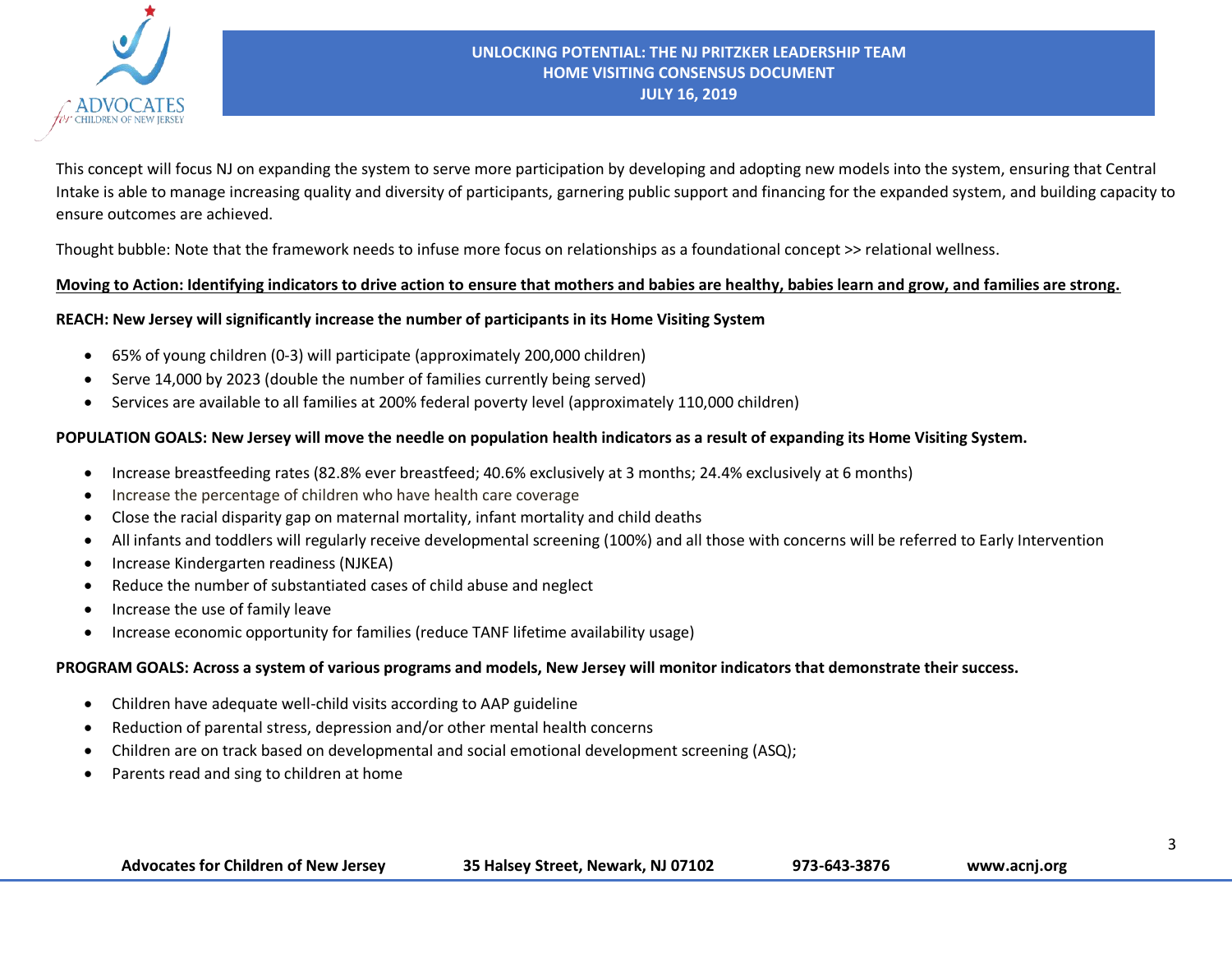

- Parent select and use high quality child care
- Families demonstrate warm and responsive caregiving
- Families transition to high quality preschool
- Children's homes are safe and free from hazard (lead)

**Moving to Action: Planning for system expansion by building capacity, expanding financing and messaging impacts effectively.** 

## **FINANCING**

Adopt the Think Babies Plan (link/attach) with the following additions:

• Seek to leverage resources from Families First by focusing expansion on models approved by the Clearing House (Healthy Families America and Nurse Family Partnership to-date).

Enhance Medicaid funding strategy in Think Babies:

- Potentially expand the New Jersey application to Centers for Medicare and Medicaid Services (CMS) to add 500 slots
- Identify a partner for the coalition (possibly the Medicaid Policy Center) who can identify whether the state's contracts for managed care organizations currently include indicators and measures that would lead to potential home visiting investments. If not, this partner could assist in developing model language or working with MMCO's to pilot initiatives for inclusion in the contracts.

Identify additional resources to support the advocacy to ensure the success of this strategy.

• Develop a proposal for funding.

# **CAPACITY**

Increase understanding of the workforce conditions for home visitors.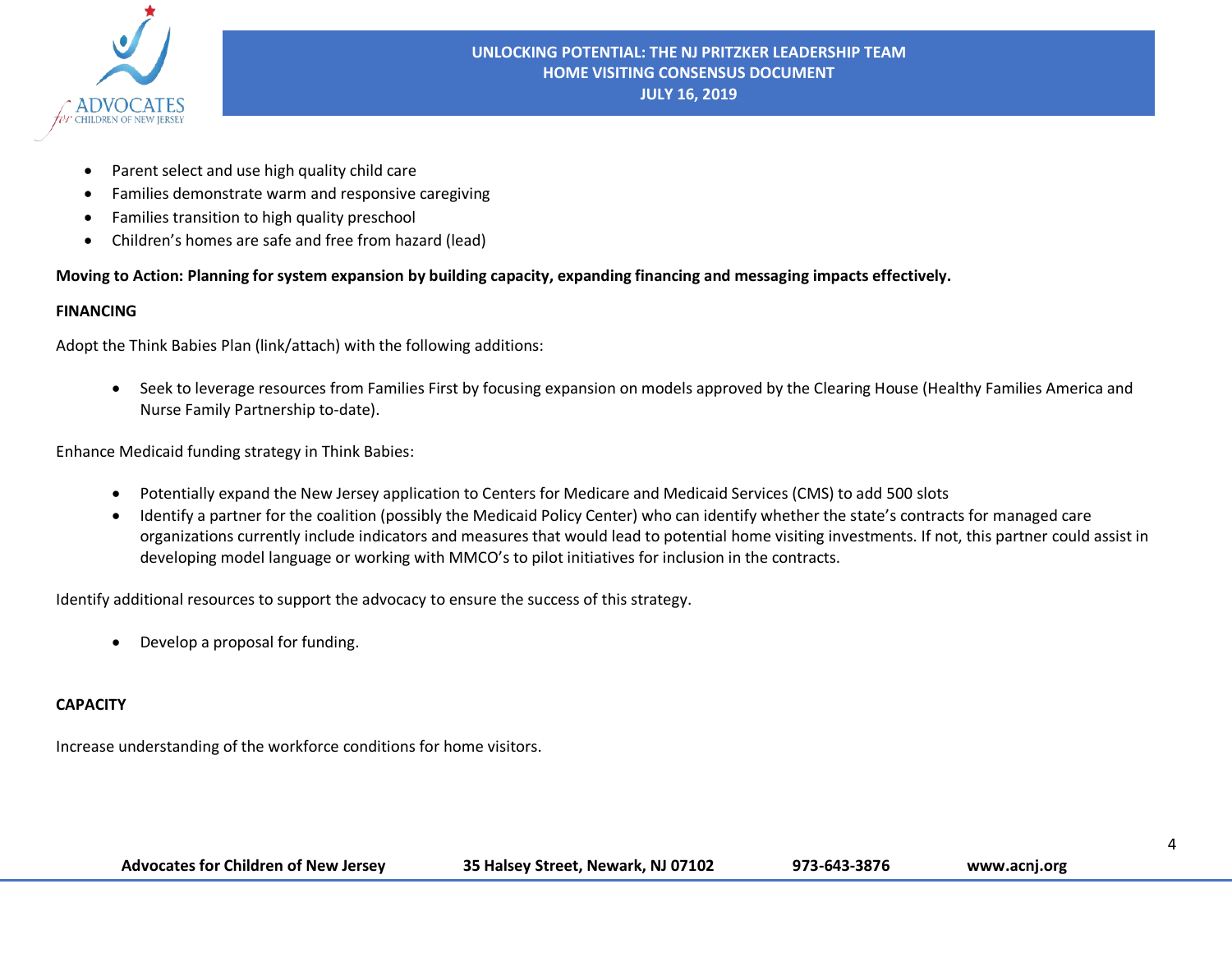

- Conduct a study of home visitors in New Jersey to identify key issues, barriers and opportunities for support.
- Identify funding source and research partner to conduct this study.

Increase home visitor qualifications and competencies and reduce turn over. Support current and prospective home visitors in receiving the Child Development Associate (CDA) for home visitor credential.

- Identify the needs of various programs for training and the approximate demand for a CDA-home visitor initiative. Review current data on home visitor credential requirements, turnover, and home visitor interest. There are currently 365 home visitors across the four state-funded programs and early Head Start-Home Based.
- Identify if any community training organizations and institutions of higher education currently offer the CDA with home visitor emphasis. If none exist, convene potential partners along with the Council for Professional Recognition to identify a partner who could develop this program. Identify a peer program in a different state as a mentor.
- Identify potential sources of funding for this initiative (state CQI funds, Head Start grantee T/TA funds, private philanthropy). Develop a funding proposal to pilot the development of a program or expansion of existing proposal.
- Recruit participants, implement the program, and track participant outcomes (including whether they are more likely to be retained in the sector as a result of this training).

Enhance supervisor competency to effectively support home visitors. Develop a system-wide support for reflective supervision and building supervisor competencies.

- Identify a model for reflective supervision that is acceptable and feasible for use in NJ home visiting programs.
- Identify a partner to convene supervisors across programs for training and ongoing support (consider ways to use technology to convene across the state or develop regional clusters for face-to-face interaction).
- Identify funding sources to support this initiative (existing agency training funds, state CQI funds, private philanthropy).
- Roll out the initiative and collect and track participant outcomes.
- Consider how to use this forum to enhance inter-disciplinary teaming around cases and issues.

Ensure a robust pipeline of entrants to the sector who want to work in various roles including home visitor, intake coordinator, and home visitor supervisor.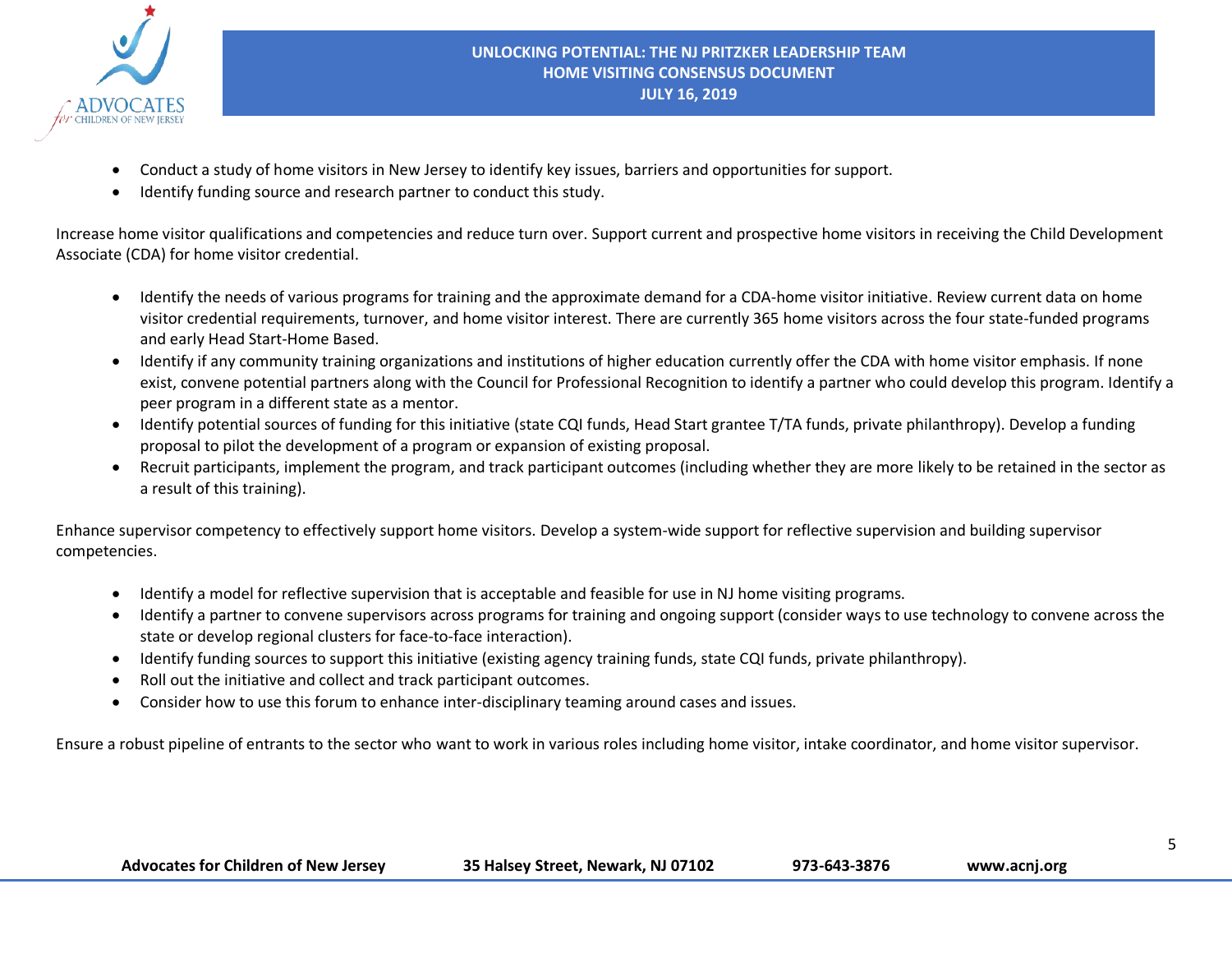

- Identify what academic programs are preparing home-visitors. Work with these departments to ensure field experiences and projects that expose participants to the home visiting sector, clients and experiences.
- Partner with Labor & Industry to identify a career pathway for home visitors that articulates appropriate preparation, compensation, and career progression expectation.
- Consider developing initiatives to promote the pathway and recruit high school and early career professionals to consider the home visiting profession.
- Consider what other supports the home visiting workforce needs and can learn from other aspects of the early learning system including quality rating and improvement system (QRIS) and professional development registry.

## **MESSAGING**

Adopt vision and impact statements to convey the universality of the home visiting system and expected outcomes to children and families, including:

- All parents need extra help when bringing home a new baby. Home visiting programs and the work of their skilled and trained home visitors are a proven investment that support expecting and new parents as they nurture their child's healthy development. It's a smart investment in our youngest children and families that pays dividends over time.
- Home visiting programs ensure moms and babies are healthy, children are safe, and ready for school.
- Early investments pay off for the child, family and state identify data relevant to specific audience.

Change name of Central Intake to something more engaging for families of various demographic and economic backgrounds by December 2019.

- Engage a professional communication firms to help in selecting a new name and rebrand. Determine the budget and funding source for this contract.
- Get all agencies to agree to use the new name and brand via revisions of state contracts and support with training.

Link outcomes with investment in home visiting; develop a report with data to inform public and policymakers by June 2020.

- Identify a research or policy partner to develop an impact report.
- Determine the budget and funding source for the report.
- Support data collection via various channels.
- Conduct focus groups with parents and providers to get feedback and testimonials regarding their experiences in home visiting.